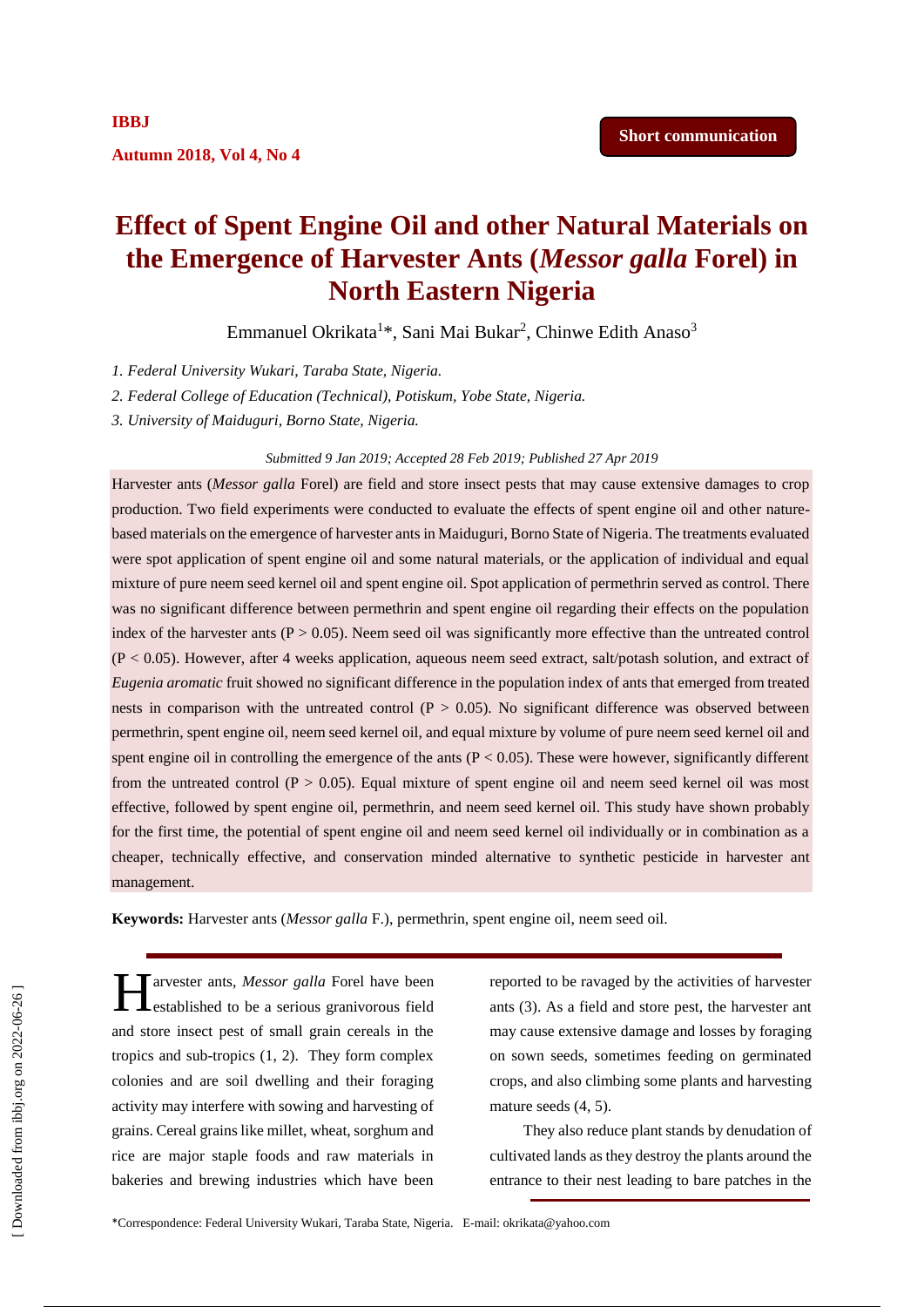fields measuring several square meters. Hence, large areas for crop production are lost year after year by the activities of harvester ants (3).

The need to search for a cheaper and environmentally amenable pest management strategy that can be incorporated into the integrated pest management (IPM) of harvester ants becomes apparent in view of its importance as yield reducer and the significance of cereal grains in most especially semi-arid Northern Nigeria.

The fact that a great number of small cereal grains like millet are mostly cultivated at subsistence level in the savanna regions of Nigeria (6), points to the need to device or recruit a cheaper means of control. In Borno state of Nigeria as in some other places, Pif-Paf (permethrin) is the most common measure spent in controlling this insect pest.

Aside the cost, there is a wide cry for reduction in the quantity of chemical pesticides in spent due to the risks associated with them. It has also been reported that farmers in France added spent engine oil to synthetic insecticides for greater effect (7). This implies that spent engine oil could be a synergist by making the insecticide more efficient.

Spent engine have also been applied into the poles of granaries to repel termites and resource limited farmers have been reported to use spent engine oil to control external parasites (mites, fleas, lice and tick) on free-range chickens at Amatola basin, in eastern cape, South Africa (1,4,7) .

However, spent engine oil have been shown to contain polycyclic aromatic hydrocarbons making them to have adverse effects on man, plants, microbes and aquatic lives (8, 9). However, they are biodegradable in the soil within certain limits as soils have inherent abilities to remediate contaminants unlike some recalcitrant pesticides (10). They are easily accessible as mechanics indiscriminately dispose them off in most urban ce nterss in Nigeria.

Several reports have shown that Neem seed kernel oil is efficacious in pest management and non persistent, hence environmentally friendly. This research aimed therefore at assessing the efficacy of spent engine oil and natural materials in managing harvester ants.

## **Materials and Methods**

# **Choice of test sites**

Areas infested with harvester ants nest where located within Maiduguri, Borno State of Nigeria. The surrounding of the nests; about one meter radius from the nest hole were cleared of grasses and debris where necessary. Presence of the ants in the nests sampled was ascertained by placing untreated millet grains some 50 cm from the harvester ants' nest entrance. The population of the ants was then recorded using the rating scale (population index) illustrated below.

# **Experimental design**

Two experiments were conducted using a randomized complete block design (RCBD) with seven treatments in experiment 1 and five treatments in experiment 2, both in four replicates. Therefore, a total of 48 nests were spent for the experiments.

# **Evaluated treatments**

The treatments evaluated for experiment 1 were Pif-paf powder (permethrin), aqueous neem seed extract, neem seed oil, spent engine oil, salt and potash solution, and extract of *Eugenia aromatica* fruit.

The treatments evaluated for experiment 2 were permethrin, neem seed kernel oil (NSKO), spent engine oil (SEO), equal mixture by volume of  $NSKO + SEO.$ 

For both experiments, nests with no material applied served as control.

# **Procedure for preparation and application of treatments**

1. Pif-paf (permethrin): 125 g of pif-paf powder was turned into  $51$  of water (i.e.,  $25$  g/l)

2. Aqueous neem seed extract: 250 g of ground neem kernel was turned into 5 l of water (i.e., 50 g/l), shaken very well and left to stand for 12 h. Spent engine oil: SEO was obtained from mechanic workshops.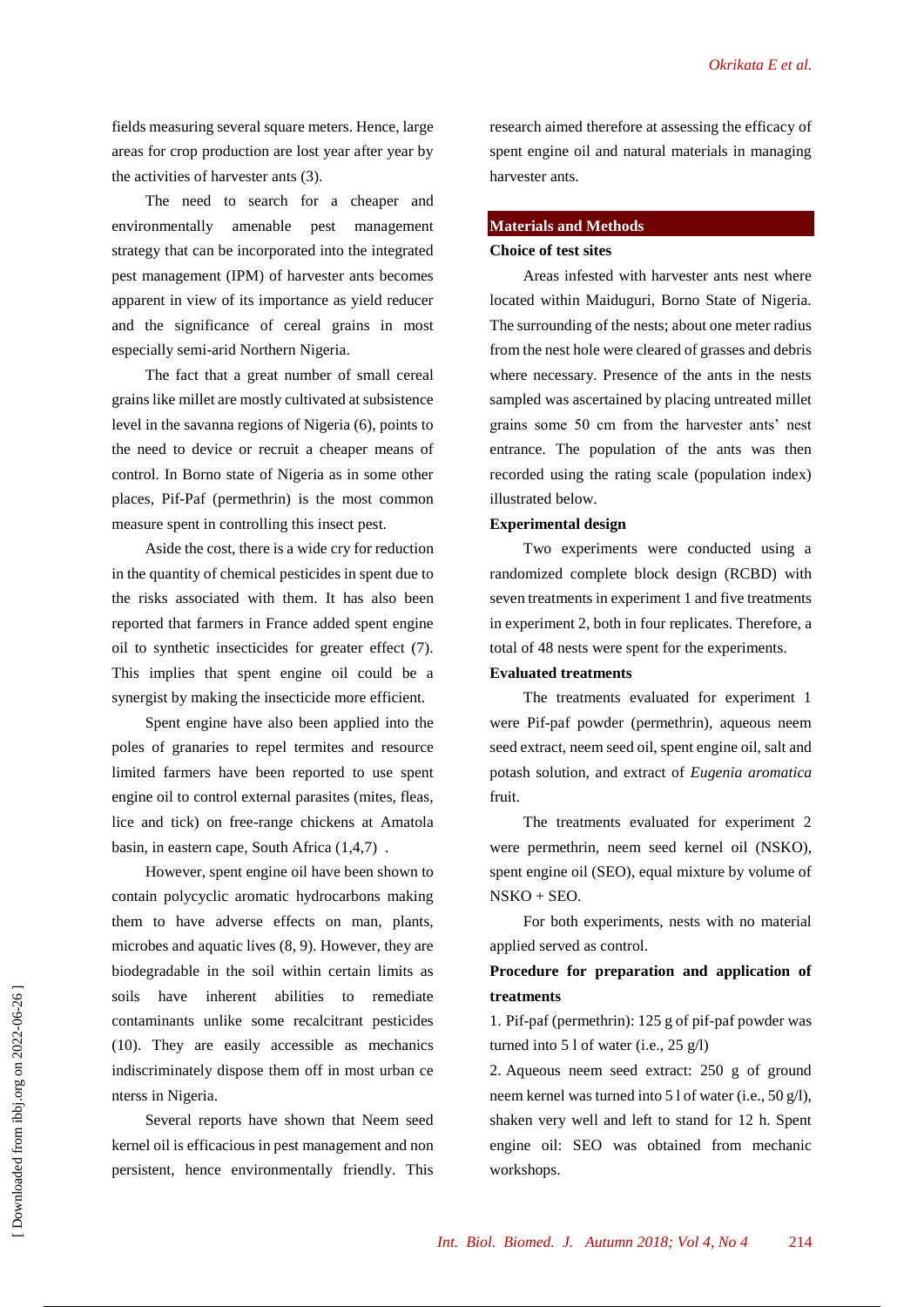3. Salt and potash solution: 125 g each of salt and ground potash was turned in 5 l of water, thoroughly shaken and left to stand for 12 h.

4. Extract of *Eugenia aromatic* fruit: 250 g of the fruit was turned in 5 l of water, shaken very well and left to stand for 12 h.

Two l of each tested component were poured into separate harvester ants nests. After 3 h of treatment application to allow for stabilization of the nests, untreated millet seeds were again placed 30 cm away from the nest entrance. This was done to boost ant's foraging activity.

# **Data collection**

Data on harvester ants' population were taken using the population index described below, a day after application and subsequently at weekly intervals for 4 weeks at about 8 pm. The population index used was  $< 10$  ants,  $11 - 30$  ants,  $31 - 50$  ants,  $51 - 70$  ants,  $71 - 90$  ants,  $91 - 110$  ants,  $> 110$  ants. **Data analysis**

The data collected were subjected to analysis of variance (ANOVA) using the analytical software, 1989, statistix version 3.1 (SX) and significant difference between treatments was done using the Duncan Multiple Range Test at 5% level of probability.

# **Experiment 1**

The effects of nature-based materials on the population index of harvester ants are summarized in Table 1. There was no significant difference  $(P >$ 0.05) between the treatments in terms of the population index of the harvester ants before the treatments were applied. However, on the  $1<sup>st</sup>$  day post treatment application, all the other treatments, aside salt/potash solution had significantly lower population of harvester ants emerging when compared with that of control nests ( $P < 0.05$ ), with permethrin and SEO having the higher suppressive effect. On the 7<sup>th</sup> day after application ant density on aqueous neem seed extract and salt/potash solution treated nests were statistically at par with those on control. The Table further shows that, on the  $14<sup>th</sup>$  day post treatment; ants' density in nests treated with aqueous neem seed extract, salt and potash solution and the extract of *Eugenia aromatic* fruit were not significantly different from those on the control  $(P >$ 0.05). Though, neem seed oil was significantly more effective than the treatments aforementioned ( $P <$ 0.05), it was significantly less effective than permethrin and SEO. A similar trend was observed on the  $21^{st}$  and  $28^{th}$  day post application. **Experiment 2**

The effects of NSKO and SEO on the population index of harvester ants are summarized

| Table 1. Effects of nature-based materials on the population index of harvester ants ( <i>Messor galla</i> Forel) |                   |                    |                    |                   |                   |                   |  |  |  |  |
|-------------------------------------------------------------------------------------------------------------------|-------------------|--------------------|--------------------|-------------------|-------------------|-------------------|--|--|--|--|
| <b>Treatment</b>                                                                                                  | BA                | 1 DAA              | 1 WAA              | 2 WAA             | 3 WAA             | 4 WAA             |  |  |  |  |
| <b>Untreated control</b>                                                                                          | 6.00 <sup>a</sup> | 6.00 <sup>a</sup>  | 6.00 <sup>a</sup>  | 6.00 <sup>a</sup> | 6.00 <sup>a</sup> | 6.00 <sup>a</sup> |  |  |  |  |
| <b>Permethrin</b>                                                                                                 | 6.00 <sup>a</sup> | 1.00 <sup>c</sup>  | 1.00 <sup>d</sup>  | 1.00 <sup>c</sup> | 1.00 <sup>c</sup> | 1.00 <sup>c</sup> |  |  |  |  |
| Aqueous neem seed extract                                                                                         | 6.00 <sup>a</sup> | 4.75 <sup>b</sup>  | 5.50 <sup>ab</sup> | 6.00 <sup>a</sup> | 6.00 <sup>a</sup> | 6.00 <sup>a</sup> |  |  |  |  |
| Neem seed oil                                                                                                     | 6.00 <sup>a</sup> | 1.75 <sup>c</sup>  | 2.25 <sup>c</sup>  | $2.25^{b}$        | $2.25^{b}$        | $2.25^{b}$        |  |  |  |  |
| Spent engine oil                                                                                                  | 6.00 <sup>a</sup> | 1.00 <sup>c</sup>  | 1.00 <sup>d</sup>  | 1.00 <sup>c</sup> | 1.00 <sup>c</sup> | 1.00 <sup>c</sup> |  |  |  |  |
| Salt/potash solution                                                                                              | 6.00 <sup>a</sup> | 6.00 <sup>a</sup>  | 6.00 <sup>a</sup>  | 6.00 <sup>a</sup> | 6.00 <sup>a</sup> | 6.00 <sup>a</sup> |  |  |  |  |
| <b>Extract of E.</b> aromatica                                                                                    | 6.00 <sup>a</sup> | 5.00 <sup>ab</sup> | $5.25^{b}$         | 5.50 <sup>a</sup> | 6.00 <sup>a</sup> | 6.00 <sup>a</sup> |  |  |  |  |
| $SE_{\pm}$                                                                                                        | 0.00              | 0.29               | 0.18               | 0.14              | 0.09              | 0.09              |  |  |  |  |

BA: before application; DAA: day after application; WAA: weeks after application. Values with identical superscript alphabets do not differ significantly at  $P < 0.05$ .

#### **Results**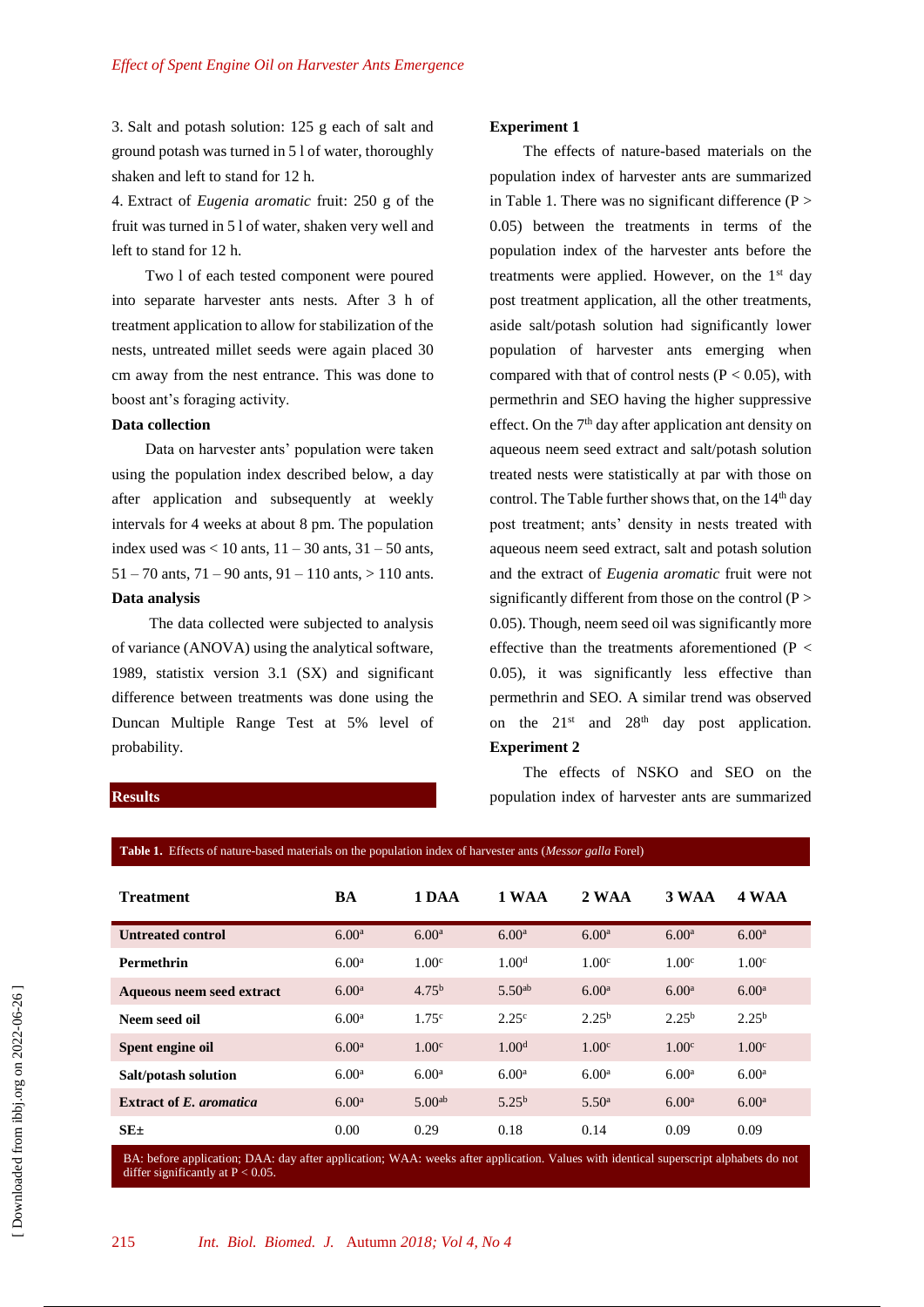| Table 2. Discrete and interactive effects of NSKO and SEO on the population index of harvester ants ( <i>Messor galla</i> Forel) |                   |                   |                   |                   |                   |                   |  |  |  |  |
|----------------------------------------------------------------------------------------------------------------------------------|-------------------|-------------------|-------------------|-------------------|-------------------|-------------------|--|--|--|--|
| <b>Treatment</b>                                                                                                                 | BA                | 1 DAA             | 1 WAA             | 2 WAA             | 3 WAA             | 4 WAA             |  |  |  |  |
| <b>NSKO</b>                                                                                                                      | 6.00 <sup>a</sup> | $1.25^{b}$        | $1.25^{b}$        | $1.25^{b}$        | 1.75 <sup>b</sup> | 1.75 <sup>b</sup> |  |  |  |  |
| <b>SEO</b>                                                                                                                       | 6.00 <sup>a</sup> | 1.00 <sup>b</sup> | 1.00 <sup>b</sup> | 1.00 <sup>b</sup> | 1.00 <sup>b</sup> | 1.00 <sup>b</sup> |  |  |  |  |
| $NSKO + SEO$                                                                                                                     | 6.00 <sup>a</sup> | 1.00 <sup>b</sup> | 1.00 <sup>b</sup> | 1.00 <sup>b</sup> | 1.00 <sup>b</sup> | 1.00 <sup>b</sup> |  |  |  |  |
| Permethrin                                                                                                                       | 6.00 <sup>a</sup> | 1.00 <sup>b</sup> | 1.00 <sup>b</sup> | 1.00 <sup>b</sup> | 1.00 <sup>b</sup> | 1.00 <sup>b</sup> |  |  |  |  |
| <b>Untreated control</b>                                                                                                         | 6.00 <sup>a</sup> | 6.00 <sup>a</sup> | 6.00 <sup>a</sup> | 6.00 <sup>a</sup> | 6.00 <sup>a</sup> | 6.00 <sup>a</sup> |  |  |  |  |
| $SE_{\pm}$                                                                                                                       | 0.00              | 0.22              | 0.22              | 0.22              | 0.39              | 0.39              |  |  |  |  |

NSKO: neem seed kernel oil; SEO: spent engine oil; BA: before application; DAA: day after application; WAA: weeks after application. Values with identical superscript alphabets do not differ significantly at  $P < 0.05$ .

in Table 2. No significant difference was observed between permethrin, SEO, NSKO, and equal mixture by volume of pure NSKO and SEO in controlling the emergence of the ants  $(P > 0.05)$ . These were however, significantly different from the untreated control ( $P < 0.05$ ).

While the results show no significant difference between the treatments, it was observed that equal mixture of SEO and NSKO was most effective, followed by SEO, permethrin, and NSKO.

#### **Discussion**

Harvester ants (*Messor galla* Forel) are voracious granivorous species which have negative impact on crop production on field and in store. They are also threats to non-farmers as they destroy structures by digging their nests on or near the structures and their presence encourages soil erosion (11). There is hardly any viable alternative to synthetic insecticides for their control in the semiarid regions of Nigeria the cost of which is a limitation for both the resource limited farmers and non-farmers alike. This is aside the environmental and health implication of synthetic pesticides.

Aside SEO being the most efficacious, it was able to synergize the efficacy of NSKO which has been reported widely to be an environmentally friendly pest management tool. This is also in line with the report that farmers in France use SEO to synergize synthetic insecticides (7).

Permethrin is a strong systemic insecticide

with contact, stomach and repellent effect. These characteristics may also be attributed to SEO and NSKO as it has been shown that mineral oil based insecticides exhibit the following modes of action against insects: blocking their spiracles and causing asphyxiation, creating thin layer on insects' eggs surface thereby preventing gas exchange, acting as poison by interacting with their fatty acids and interfering with their normal metabolism, causing death of newly hatched individuals and causing hardness in eggs which makes them difficult to hatch (12).

The findings of the present study show that, SEO may be used in circumstances where the rate of infestation is very low. Since it involves spot application, the environmental impact will be less. Where there is moderate level of infestation, the mixture of equal volume of neem and SEO may be used to further lower the quantity of SEO to be used. However, where the infestation level is high, pure neem seed oil can be used since it is not persistent and environmentally friendly.

The performance of permethrin and SEO in these experiments suggests that they have knockdown and repellent effects on the harvester ant species. The use of the oil formulations would be able to save hard currency spent in importing pesticides, and the wasteful and indiscriminate discharge of SEO would be better channeled to a more productive use by way of controlling harvester ants. This study have brought to the fore, probably